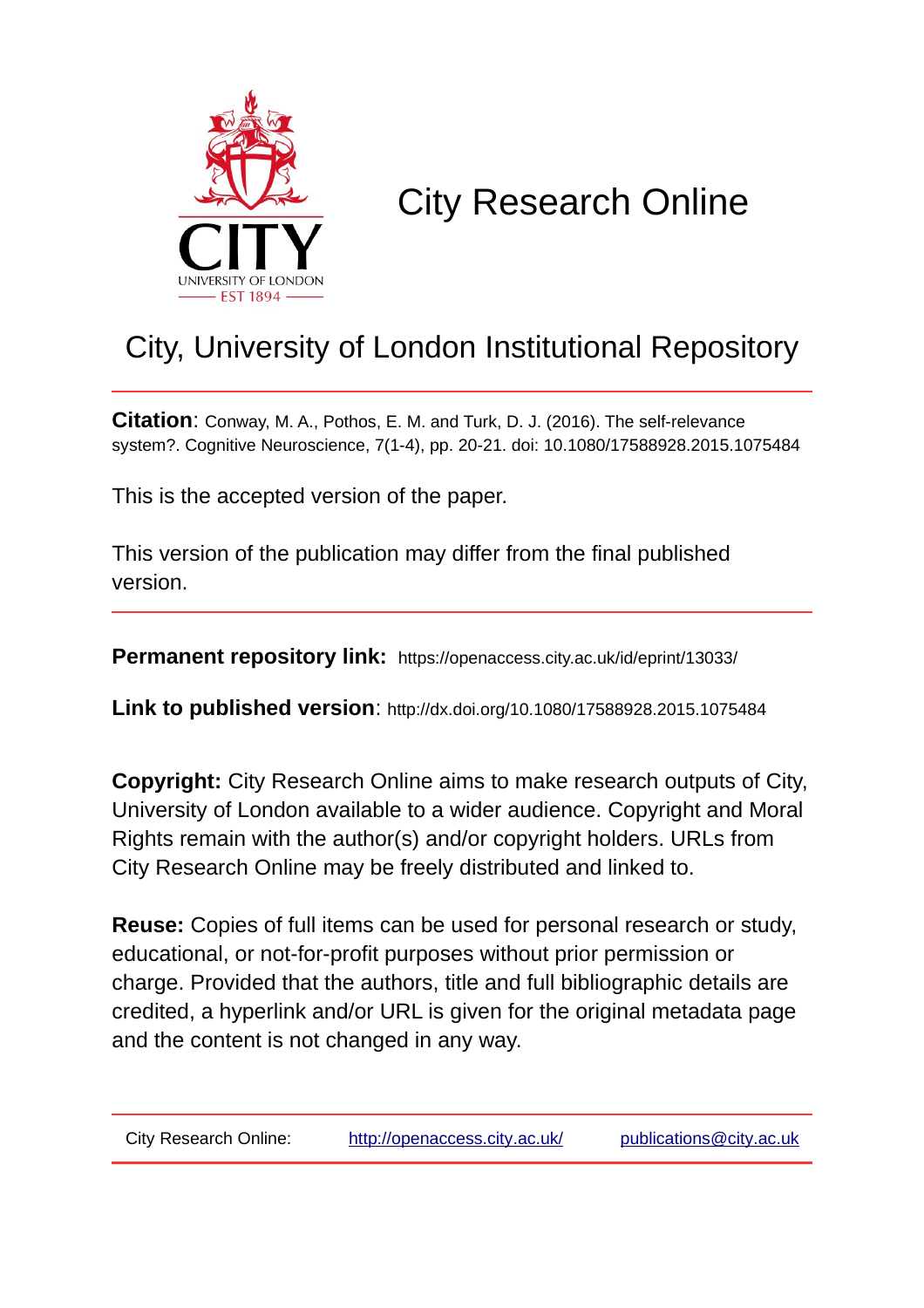

## **The Self-relevance System?**

| Editor Jamie Ward<br><b>UP</b> Psychology Press |                                                                                                                                                                        |
|-------------------------------------------------|------------------------------------------------------------------------------------------------------------------------------------------------------------------------|
| The Self-relevance System?                      |                                                                                                                                                                        |
| Journal:                                        | Cognitive Neuroscience                                                                                                                                                 |
| Manuscript ID:                                  | Draft                                                                                                                                                                  |
| Manuscript Type:                                | Commentary                                                                                                                                                             |
| Date Submitted by the Author:                   | n/a                                                                                                                                                                    |
| Complete List of Authors:                       | Conway, Martin; City University London, Psychology<br>Pothos, Emmanuel; City University London, Psychology<br>Turk, David; University of Bristol, School of Psychology |
| Keywords:                                       | core network, self, attentional bias                                                                                                                                   |
|                                                 |                                                                                                                                                                        |
|                                                 | <b>SCHOLARONE™</b><br>Manuscripts                                                                                                                                      |

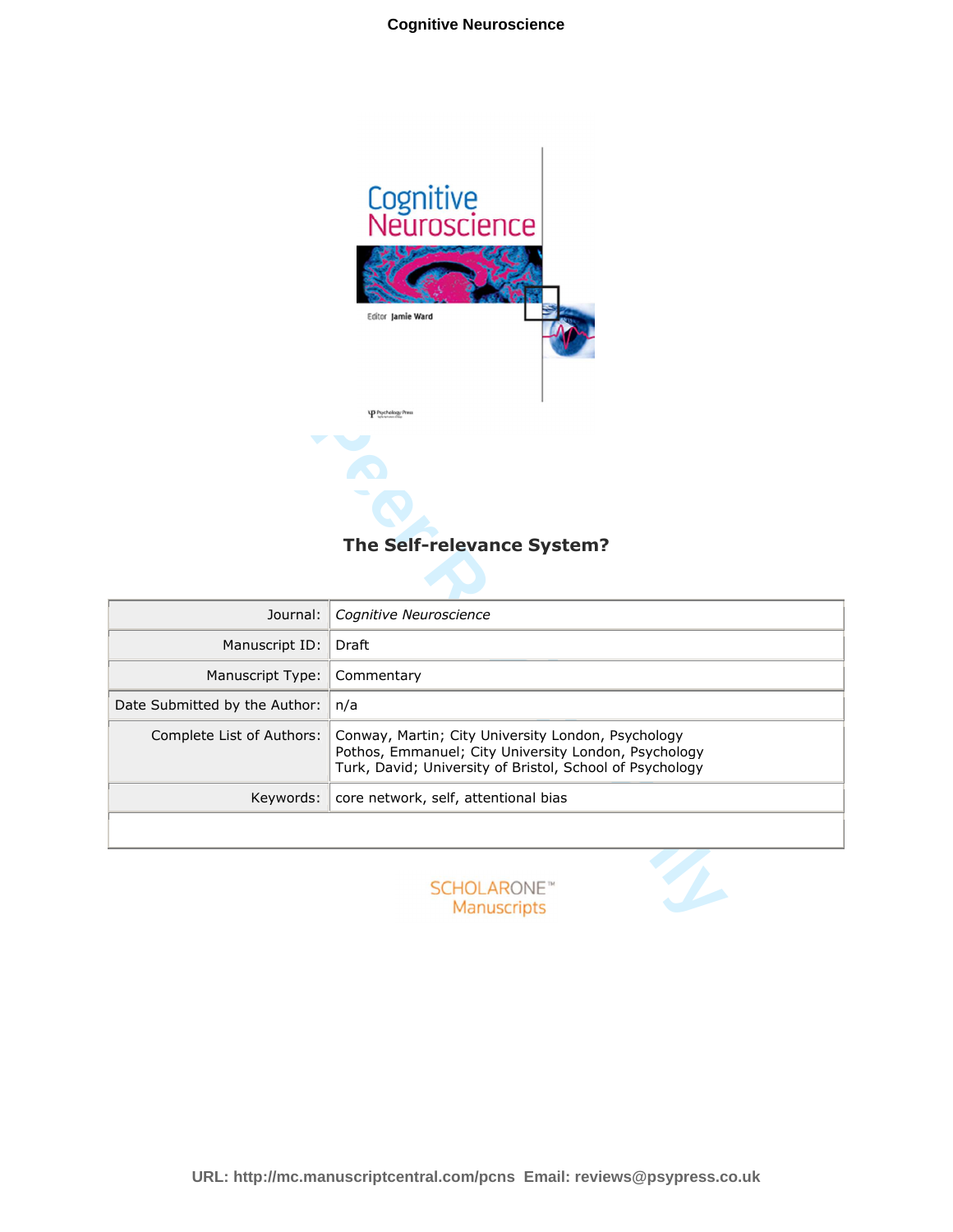### RUNNING HEAD: Self-relevance

#### **The Self-Relevance System?**

Martin A. Conway, Emmanuel M. Pothos,

Centre for Memory & Law, Department of Psychology

City University London

&

David J. Turk

School of Experimental Psychology

University of Bristol

**Percycle Principles** *Cognitive Neuroscience*, submitted.

Corresponding author:

Martin A. Conway, Centre for Memory & Law, Department of Psychology, City University London, Northampton Square, London, EC1V 0HB U.K.

Emails:

Martin.Conway.1@city.ac.uk e.m.pothos@gmail.com David.Turk@bristol.ac.uk

*Sunday, June 7, 2015*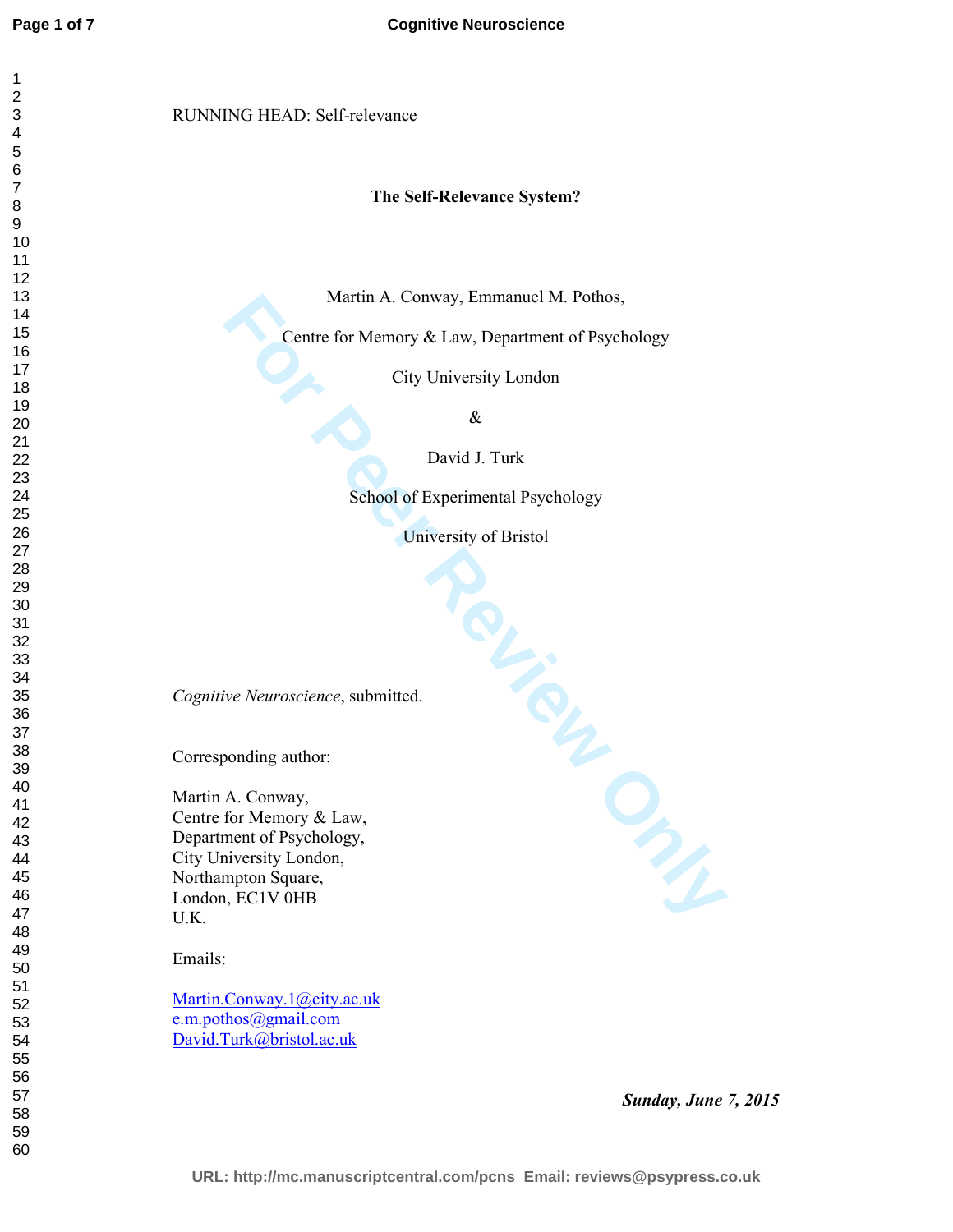#### Abstract

that a behaviours, e.g.<br>
Per Chapter Chapter Chapter Chapter Chapter Chapter Chapter Chapter Chapter Chapter Chapter Chapter Chapter Chapter Chapter Chapter Chapter Chapter Chapter Chapter Chapter Chapter Chapter Chapter C We suggest that the Self Attention Network (SAN) maybe part of a larger selfregulatory system, which we term the *Self-Relevance System* (SRS) of which the 'core' or default network is a major part. It is within the core network that memories are generated and the future imagined. Such memories and imaginings are the basis of preoccupations. Within the SRS then preoccupations drive the emergence of attentional biases (ABs). ABs in turn are modulated by the SAN activating and inhibiting circuits that shape behaviour. We consider briefly how this might function in dysfunctional appetitive behaviours, e.g. substance abuse.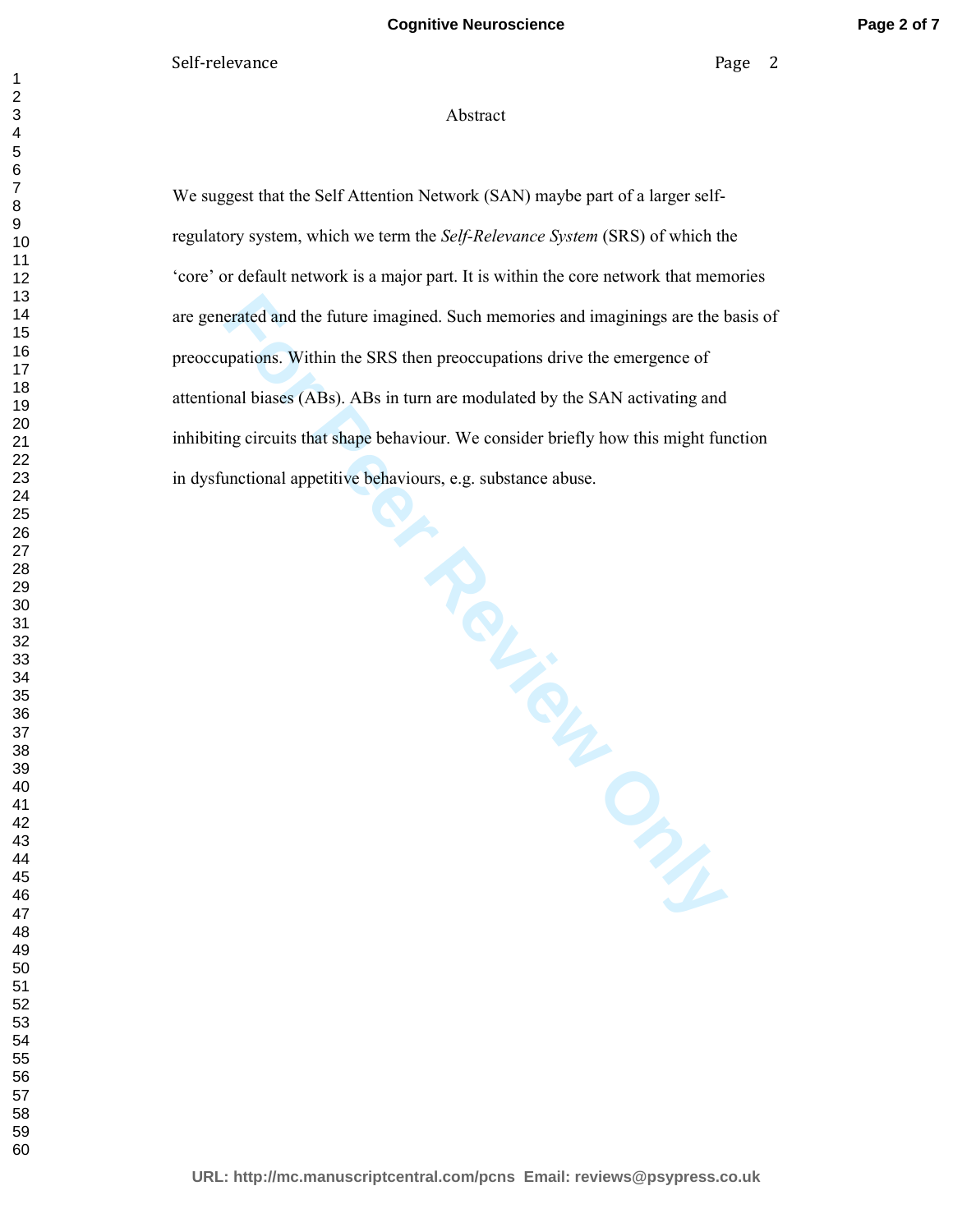#### **Cognitive Neuroscience**

#### Self-relevance Page 3

tic and controlled attentional processing in self-referential encoding task<br>in the studies reported by Turk, van Bussel, Brebner, Toma, Krigolson<br>(2011). They used a temporary ownership task in which items were ass<br>or othe It has long been known that the self plays a central role in many forms of cognition, from attention and perception to memory and emotion. Indeed, it may be critical in giving rise to memories that can later trigger recollective experience, (Dewhurst & Conway, 1995). The link between self-relevance and attention has also been demonstrated in previous studies. For example, the relationship between automatic and controlled attentional processing in self-referential encoding tasks can be seen in the studies reported by Turk, van Bussel, Brebner, Toma, Krigolson and Handy (2011). They used a temporary ownership task in which items were assigned to self or other on the basis of a colour cue. Responses to self-relevant cues were associated with a narrowing of spatial attention (occipital P1 component) to the location of the owned object. This early, automatic response to the detection of selfrelevance was followed by a later increase in the P300 component associated with higher-order, top-down modulation of attention and executive processing. Indeed, Turk, van Bussel, Waiter, and Macrae (2011) proposed a temporal model in which activity in attentional and reward circuits in frontal cortex associated with object ownership was followed by activity in lateral posterior regions associated with attention for action. Interestingly, activity in this network was suppressed during the processing of items belonging to others.

The main contribution of Humphreys and Sui (2015) is in identifying a potential self-attention network (SAN) in the temporal lobes and ventromedial prefrontal cortex that is modulated by an inhibitory network in intra-parietal sulcus and dorsolateral prefrontal cortex. It seems to us that the inhibitory control is essential as not all events are high in self-relevance and those that are may attenuate other processes, for example the encoding of memory details. It is interesting that experiences of intense self-relevance, such as trauma, often lead to memories low in detail with amnesic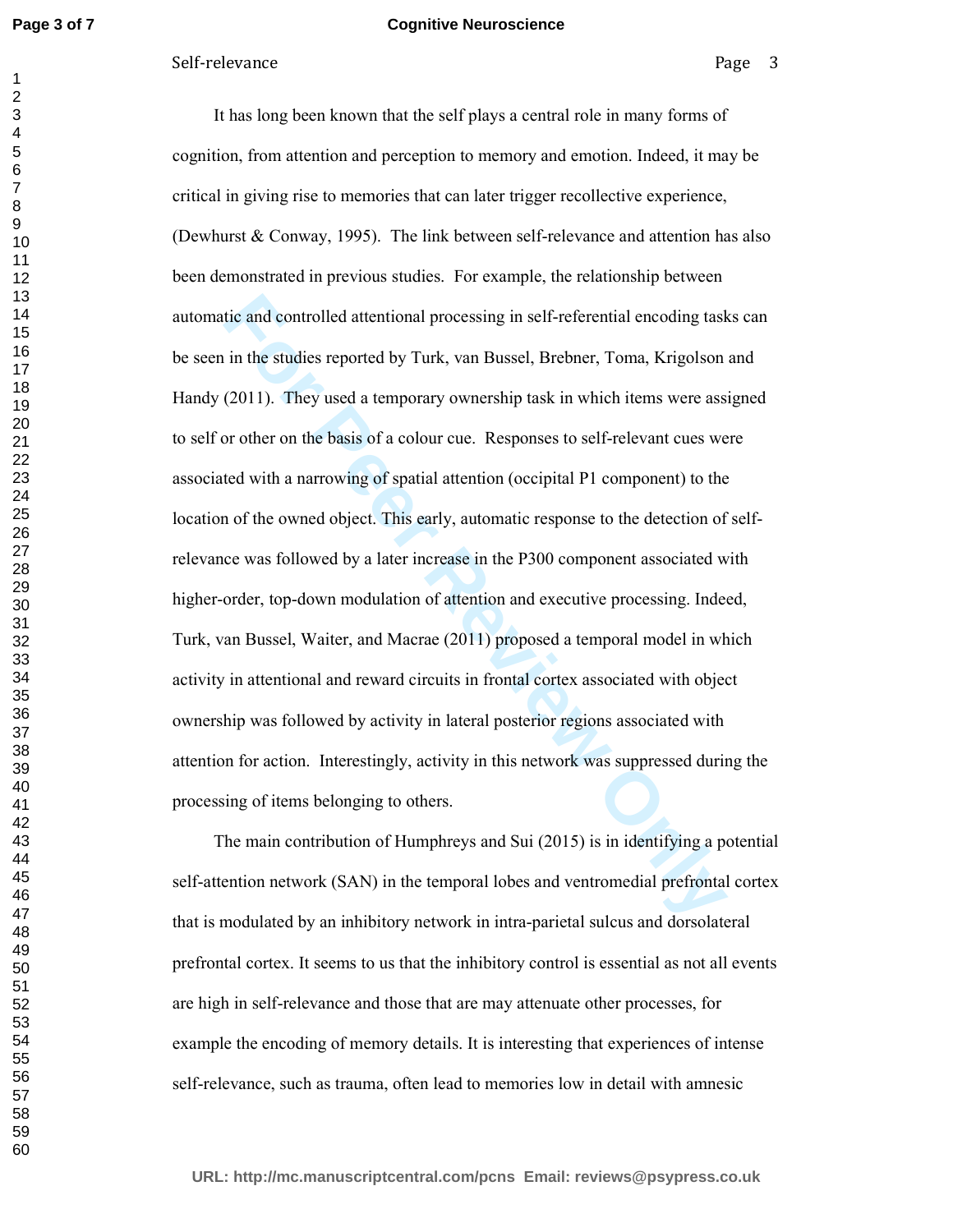gaps (Conway, Meares, & Standart, 2004). Thus, controlling attentional biases (ABs) created by high self-relevance is perhaps critical to optimum cognitive functioning.

 The SAN, however, may be part of a larger and more complicated *selfrelevance system* (SRS) encompassing a wide range of cortical networks collectively known as the *core* or *default* network (Buckner, Andrews-Hanna, & Schacter, 2008). When attention is unfocussed the core system is characterized by activation in anterior and posterior networks, the same networks that become active during remembering and imagining (Conway & Loveday, 2015). But when attention is unfocussed remembering and imagining are probably the main activities of the cognitive system and their outputs are the representations that the SAN attends to. Inhibiting or facilitating such outputs shapes ABs and behavior.

ttention is unfocussed the core system is characterized by activation in<br> **For and posterior networks**, the same networks that become active during<br>
bering and imagining (Conway & Loveday, 2015). But when attention is<br>
sse In this regard an interesting and important role for the SAN may lie in generating ABs in, for instance, appetitive behaviours both functional and dysfunction, e.g. substance abuse. Alcohol abuse can lead to an AB for alcoholrelated information (Cox, et al., 2006), just as hunger is associated with ABs for foodrelated information (Tapper, et al., 2010). Preoccupation may explain how SAN ABs arise, i.e., an alcohol abuser is preoccupied with consuming alcohol and so alcoholrelated information becomes salient (Klinger & Cox, 2011). Could self-biases arise analogously? Plausibly, we are preoccupied with ourselves, what we own, or perhaps by how others perceive us. Additionally, some key characteristics of decision-making, such as loss aversion, make sense only in relation to the self. Perhaps selfpreoccupation in the SRS could result in an AB for the self, overall.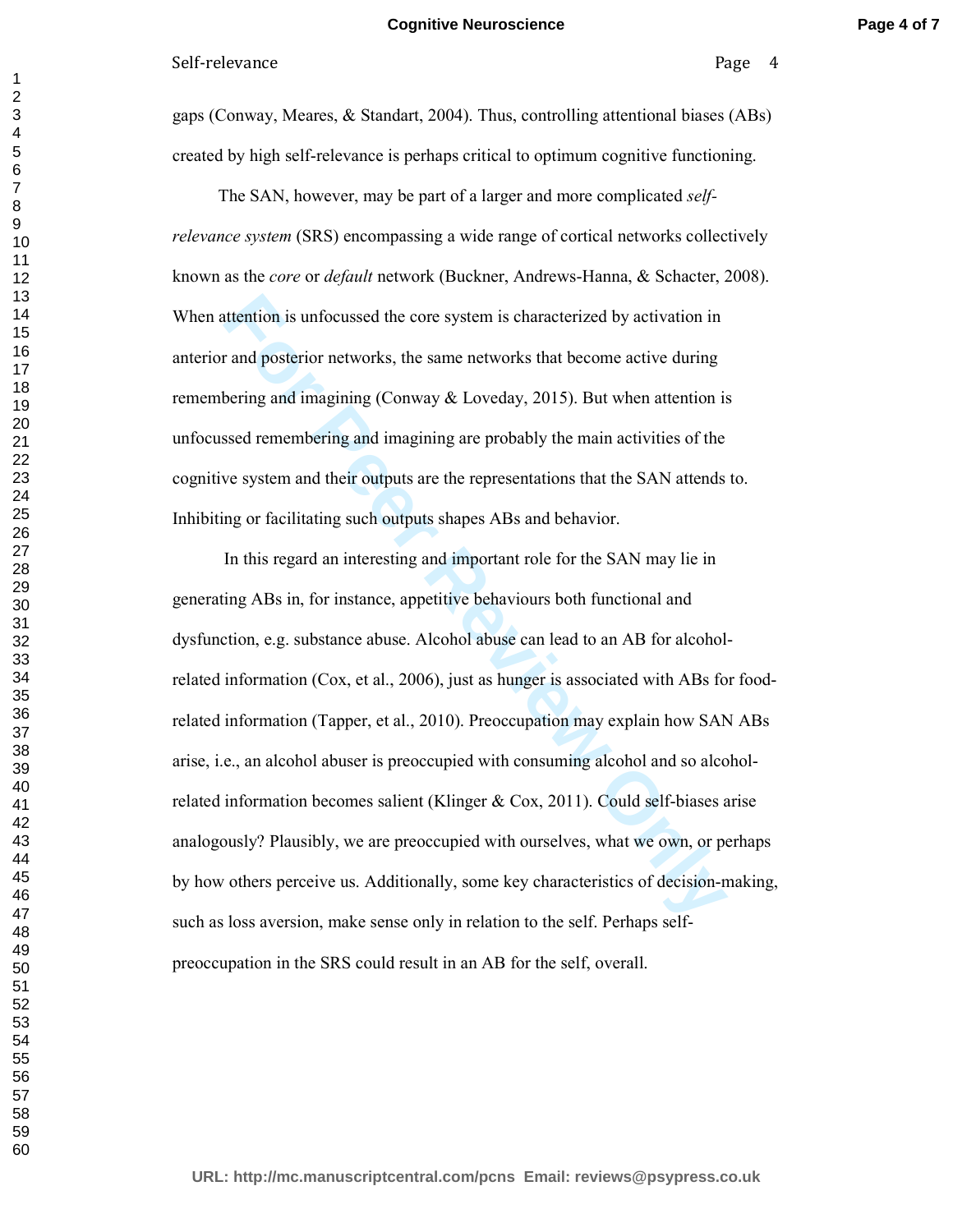#### References

Buckner, R. L., Andrews-Hanna, J. R. and Schacter, D. L. (2008), The Brain's Default Network. *Annals of the New York Academy of Sciences, 1124*, 1–38

Conway, M.A. and Dewhurst, S.A. (1995). The self and recollective experience. *Applied Cognitive Psychology, 9*, 1-19.

Conway, M.A. & Loveday, C. (2015). Remembering, Imagining, & Personal Meanings. *Consciousness & Cognition,* http://dx.doi.org/10.1016/j.concog.

Conway, M.A., Meares, K., & Standart, S. (2004). Images & goals. *Memory, 12*, 525- 431.

**For Perry ATA.** and Dewhurst, S.A. (1995). The self and recollective experience<br> *Forgnitive Psychology*, 9, 1-19.<br> **For Peer Review Atababy, C. (2015). Remembering, Imagining, & Personal<br>
ags. Consciousness & Cognition,** Cox, W. M., Fadardi, J. S., & Pothos, E. M. (2006). The addiction-Stroop test: Theoretical considerations and procedural recommendations. *Psychological Bulletin,*  , 443-476.

Klinger, E., & Cox, W. M. (2011). Motivation and the goal theory of current concerns. In W. M. Cox & E. Klinger (Eds.), *Handbook of motivational counseling: Goal-based approaches to assessment and intervention with addiction and other problems*. Chichester, United Kingdom: Wiley-Blackwell.

Tapper, K., Pothos, E. M., & Lawrence, A. D. (2010). Feast your eyes: hunger and trait reward drive predict attentional bias for food cues. *Emotion, 10*, 949-954.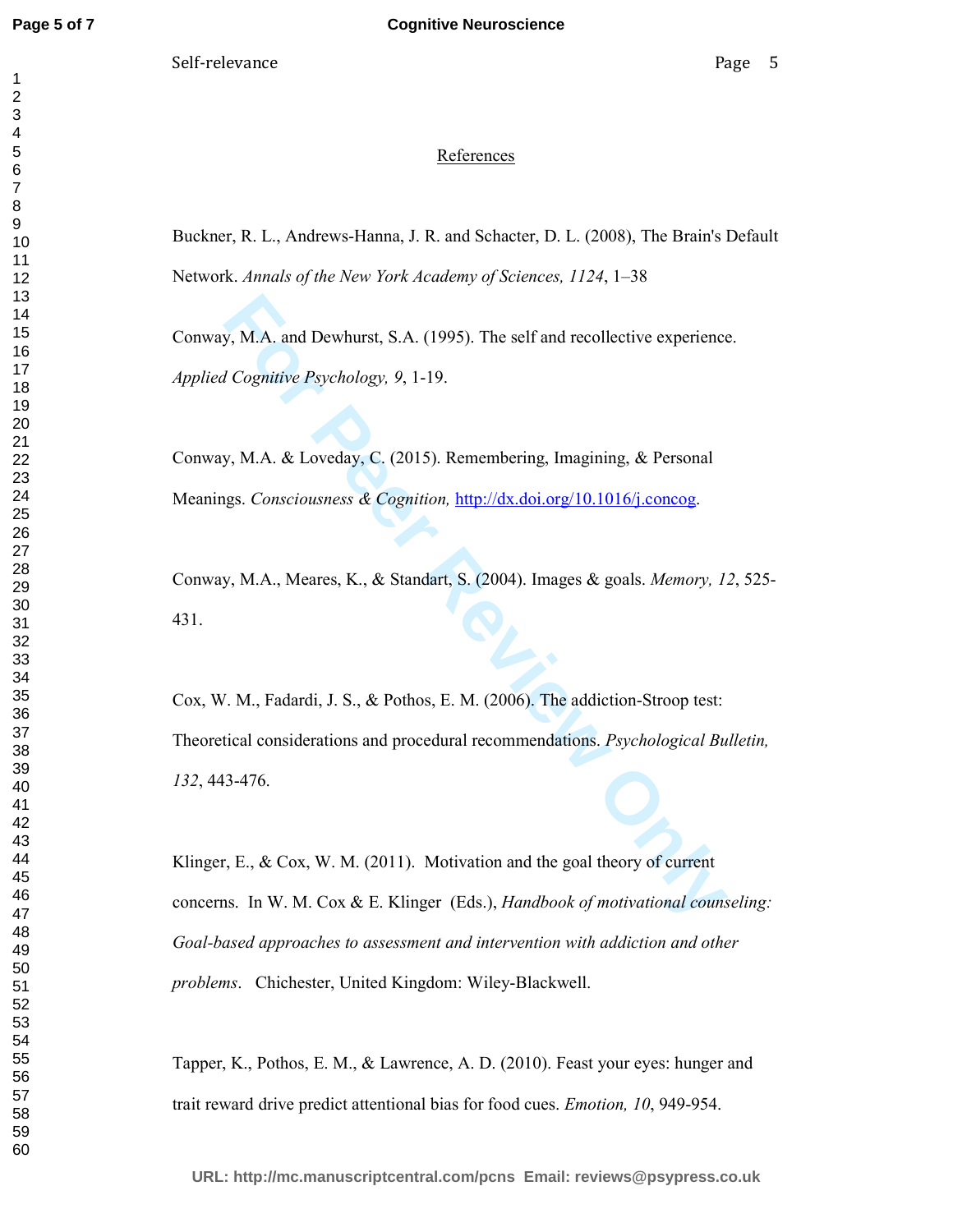Turk, D. J., van Bussel, K., Waiter G. D., Macrae, C. N. (2011) Mine and me: Exploring the neural basis of object ownership. *Journal of Cognitive Neuroscience,*  , 3657-3668. Turketal2011a.pdf

Turk, D. J., van Bussel, K., Brebner, J. L., Toma, A., Krigolson, O., & Handy, T. C. (2011) When IT becomes MINE: Attentional biases triggered by object ownership. *Journal of Cognitive Neuroscience, 23*, 3725-3733.

**For Perront Bussel, K., Brebner, J. L., Toma, A., Krigolson, O., & Handy,**<br>
When IT becomes MINE: Attentional biases triggered by object owners<br>
If af Cognitive Neuroscience, 23, 3725-3733.